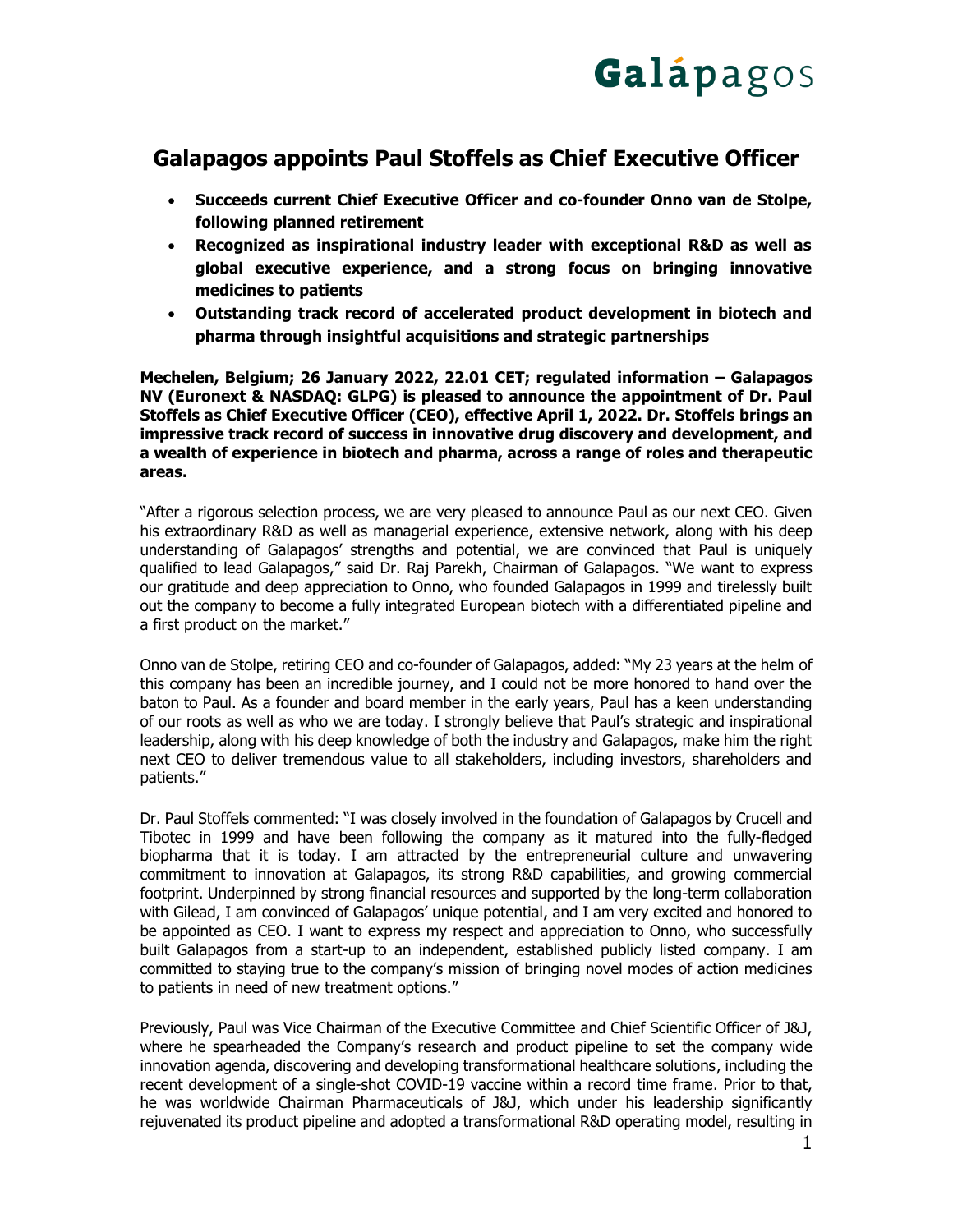

the launch of 25 innovative medicines across the globe. He joined J&J in 2002, with the acquisition of Virco and Tibotec, where he was CEO and Chairman respectively, and led the development of several breakthrough products for the treatment of HIV. Galapagos was founded in 1999 as a joint venture between Crucell and Tibotec, and Paul was member of the board of directors of Galapagos from its foundation until 2002.

Paul studied Medicine at the University of Diepenbeek and the University of Antwerp in Belgium and Infectious Diseases and Tropical Medicine at the Institute of Tropical Medicine in Antwerp, Belgium.

After a transition period during which Onno will hand over his activities, Paul Stoffels\* will fully take over as CEO effective April 1, 2022.

### **About Galapagos**

Galapagos NV discovers, develops, and commercializes small molecule medicines with novel modes of action. Our pipeline comprises discovery through Phase 3 programs in inflammation, fibrosis, and other indications. Our ambition is to become a leading global biopharmaceutical company focused on the discovery, development, and commercialization of innovative medicines. More information at [www.glpg.com.](http://www.glpg.com/)

### \*Stoffels IMC BV, represented by Paul Stoffels

This press release contains inside information within the meaning of Regulation (EU) No 596/2014 of the European Parliament and of the Council of 16 April 2014 on market abuse (market abuse regulation).

## **Contact**

**Investors:** Sofie Van Gijsel

Head of Investor Relations +1 781 296 1143

Sandra Cauwenberghs Director Investor Relations +32 495 58 46 63 [ir@glpg.com](mailto:ir@glpg.com)

### **Media:**

Marieke Vermeersch Head of Corporate Communication +32 479 490 603

Evelyn Fox Director Executive Communications +31 65 3591 999 [communications@glpg.com](mailto:communications@glpg.com)

#### **Forward-looking statements**

This press release includes forward-looking statements within the meaning of the Private Securities Litigation Reform Act of 1995, as amended, including statements regarding the announced leadership transition and other statements contained